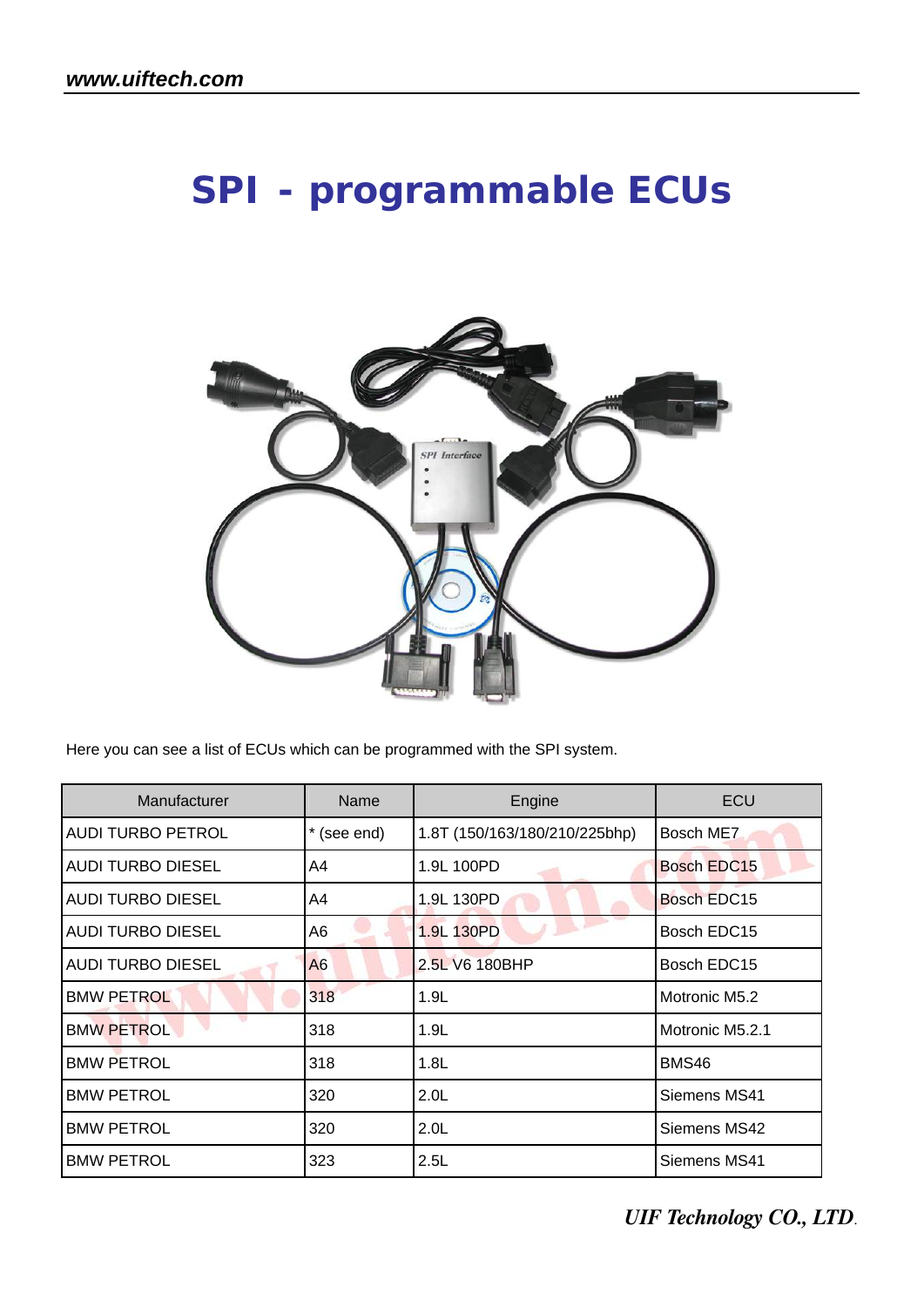| Manufacturer      | Name           | Engine           | ECU                 |
|-------------------|----------------|------------------|---------------------|
| <b>BMW PETROL</b> | 323            | 2.5L             | Siemens MS42        |
| <b>BMW PETROL</b> | 325            | 2.5L             | <b>Siemens MS43</b> |
| <b>BMW PETROL</b> | 328            | 2.8L             | <b>Siemens MS41</b> |
| <b>BMW PETROL</b> | 328            | 2.8L             | Siemens MS42        |
| <b>BMW PETROL</b> | 330            | 3.0 <sub>L</sub> | Siemens MS43        |
| <b>BMW PETROL</b> | 520            | 2.0 <sub>L</sub> | Siemens MS41        |
| <b>BMW PETROL</b> | 520            | 2.0 <sub>L</sub> | Siemens MS42        |
| <b>BMW PETROL</b> | 523            | 2.5L             | Siemens MS41        |
| <b>BMW PETROL</b> | 523            | 2.5L             | Siemens MS42        |
| <b>BMW PETROL</b> | 525            | 2.5L             | Siemens MS43        |
| <b>BMW PETROL</b> | 528            | 2.8L             | Siemens MS41        |
| <b>BMW PETROL</b> | 528            | 2.8L             | Siemens MS42        |
| <b>BMW PETROL</b> | 530            | 3.0 <sub>L</sub> | Siemens MS43        |
| <b>BMW PETROL</b> | 535            | 3.8L V8          | Motronic M5.2       |
| <b>BMW PETROL</b> | 535            | 3.8L V8          | Motronic M5.2.1     |
| <b>BMW PETROL</b> | 535            | 3.8L V8 D. Vanos | Bosch ME7           |
| <b>BMW PETROL</b> | 540            | 4.0L/4.4L V8     | Motronic M5.2       |
| <b>BMW PETROL</b> | 540            | 4.0L/4.4L V8     | Motronic M5.2.1     |
| <b>BMW PETROL</b> | 540            | 4.4L V8 D. Vanos | Bosch ME7           |
| <b>BMW PETROL</b> | 735            | 3.8L V8          | Motronic M5.2       |
| <b>BMW PETROL</b> | 735            | 3.8L V8          | Motronic M5.2.1     |
| <b>BMW PETROL</b> | 735            | 3.5L V8 D. Vanos | Bosch ME7           |
| <b>BMW PETROL</b> | 740            | 4.0L/4.4L V8     | Motronic M5.2       |
| <b>BMW PETROL</b> | 740            | 4.0L/4.4L V8     | Motronic M5.2.1     |
| <b>BMW PETROL</b> | 740            | 4.4L V8 D. Vanos | Bosch ME7           |
| <b>BMW PETROL</b> | MЗ             | 3.2 Evo          | Siemens MSS50       |
| <b>BMW PETROL</b> | M3             | 3.2 E46          | Siemens MSS52       |
| <b>BMW PETROL</b> | M <sub>5</sub> | 5.0L V8          | Siemens MSS52       |
| <b>BMW PETROL</b> | X <sub>5</sub> | 3.0 <sub>L</sub> | Siemens MS43        |
| <b>BMW PETROL</b> | X <sub>5</sub> | 4.4L V8 D. Vanos | Bosch ME7           |
| <b>BMW PETROL</b> | X <sub>5</sub> | 4.6L V8          | Bosch ME7           |
| <b>BMW PETROL</b> | Z <sub>3</sub> | 1.9L             | Motronic M5.2       |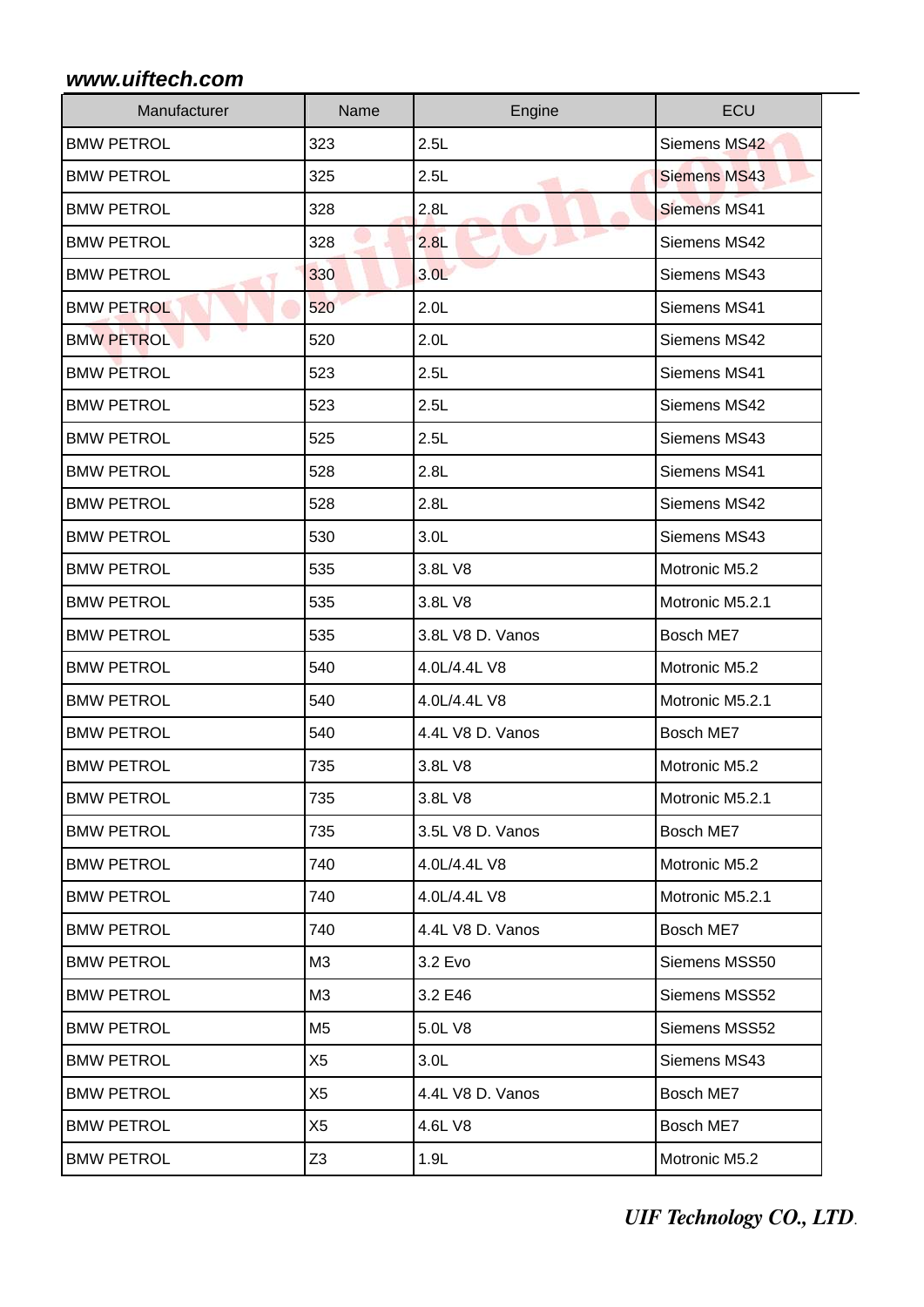| Manufacturer                      | Name           | Engine                    | ECU                  |
|-----------------------------------|----------------|---------------------------|----------------------|
| <b>BMW PETROL</b>                 | Z <sub>3</sub> | 1.9L                      | Motronic M5.2.1      |
| <b>BMW PETROL</b>                 | Z <sub>3</sub> | 1.8L                      | <b>BMS46</b>         |
| <b>BMW PETROL</b>                 | Z <sub>3</sub> | 2.0L/2.8L                 | <b>Siemens MS41</b>  |
| <b>BMW PETROL</b>                 | Z <sub>3</sub> | 2.0L/2.8L                 | Siemens MS42         |
| <b>BMW PETROL</b><br><b>START</b> | Z <sub>3</sub> | 2.2L                      | Siemens MS43         |
| <b>BMW PETROL</b>                 | Z <sub>3</sub> | 3.0 <sub>L</sub>          | Siemens MS43         |
| <b>BMW PETROL</b>                 | Z <sub>3</sub> | 3.2 Evo                   | Siemens MSS50        |
| <b>BMW PETROL</b>                 | Z <sub>3</sub> | 03.Feb                    | Siemens MSS52        |
| <b>BMW PETROL</b>                 | Z <sub>8</sub> | 5.0L V8                   | Siemens MSS52        |
| <b>BMW TURBO DIESEL</b>           | 525D           | 2.5L                      | Bosch DDE4           |
| <b>BMW TURBO DIESEL</b>           | 320D           | 2.0 <sub>L</sub>          | Bosch EDC15          |
| <b>BMW TURBO DIESEL</b>           | 330D           | 3.0 <sub>L</sub>          | Bosch DDE4           |
| <b>BMW TURBO DIESEL</b>           | 530D           | 3.0 <sub>L</sub>          | Bosch DDE4           |
| <b>BMW TURBO DIESEL</b>           | 730D           | 3.0 <sub>L</sub>          | Bosch DDE4           |
| <b>BMW TURBO DIESEL</b>           | X <sub>5</sub> | 3.0 <sub>L</sub>          | Bosch DDE4           |
| <b>CITROEN PETROL</b>             | Saxo VTR       | 1.6L                      | Magneti Marelli 1AP  |
| <b>CITROEN PETROL</b>             | Saxo VTR       | 1.6L                      | Motronic MP7.2       |
| <b>CITROEN PETROL</b>             | Saxo VTR       | 1.6L                      | Motronic MP7.4.4     |
| <b>CITROEN PETROL</b>             | Saxo VTS       | 1.6L 16v                  | Magneti Marelli 48P2 |
| <b>CITROEN PETROL</b>             | Xsara VTS      | 1.6L                      | Magneti Marelli 1AP  |
| <b>CITROEN PETROL</b>             | Xsara VTS      | 1.6L 16v                  | Magneti Marelli 48P2 |
| <b>CITROEN PETROL</b>             | Xsara VTS      | 2L 16v                    | Magneti Marelli 1AP  |
| <b>CITROEN PETROL</b>             | XM             | 3.0L V6                   | Motronic MP7         |
| <b>CITROEN TURBO DIESEL</b>       | C <sub>5</sub> | 2.2L Hdi All Models       | Bosch EDC15C2        |
| <b>CITROEN TURBO DIESEL</b>       | All Models     | 2.0L Hdi 90bhp            | Bosch EDC15C2        |
| <b>CITROEN TURBO DIESEL</b>       | All Models     | 2.0L Hdi110bhp            | Bosch EDC15C2        |
| <b>FIAT TURBO DIESEL</b>          | Scudo          | 2.0L JTD (PSA HDI ENGINE) | Bosch EDC15C2        |
| <b>FIAT TURBO DIESEL</b>          | Ducato         | 2.0L JTD (PSA HDI ENGINE) | Bosch EDC15C2        |
| FORD PETROL                       | Ka             | 1.0 <sub>L</sub>          | Ford EEC5            |
| <b>FORD PETROL</b>                | Ka             | 1.3L                      | Ford EEC5            |
| <b>FORD PETROL</b>                | Ka             | 1.6L                      | Ford EEC5            |
| FORD PETROL                       | Fiesta         | 1.25L                     | Ford EEC5            |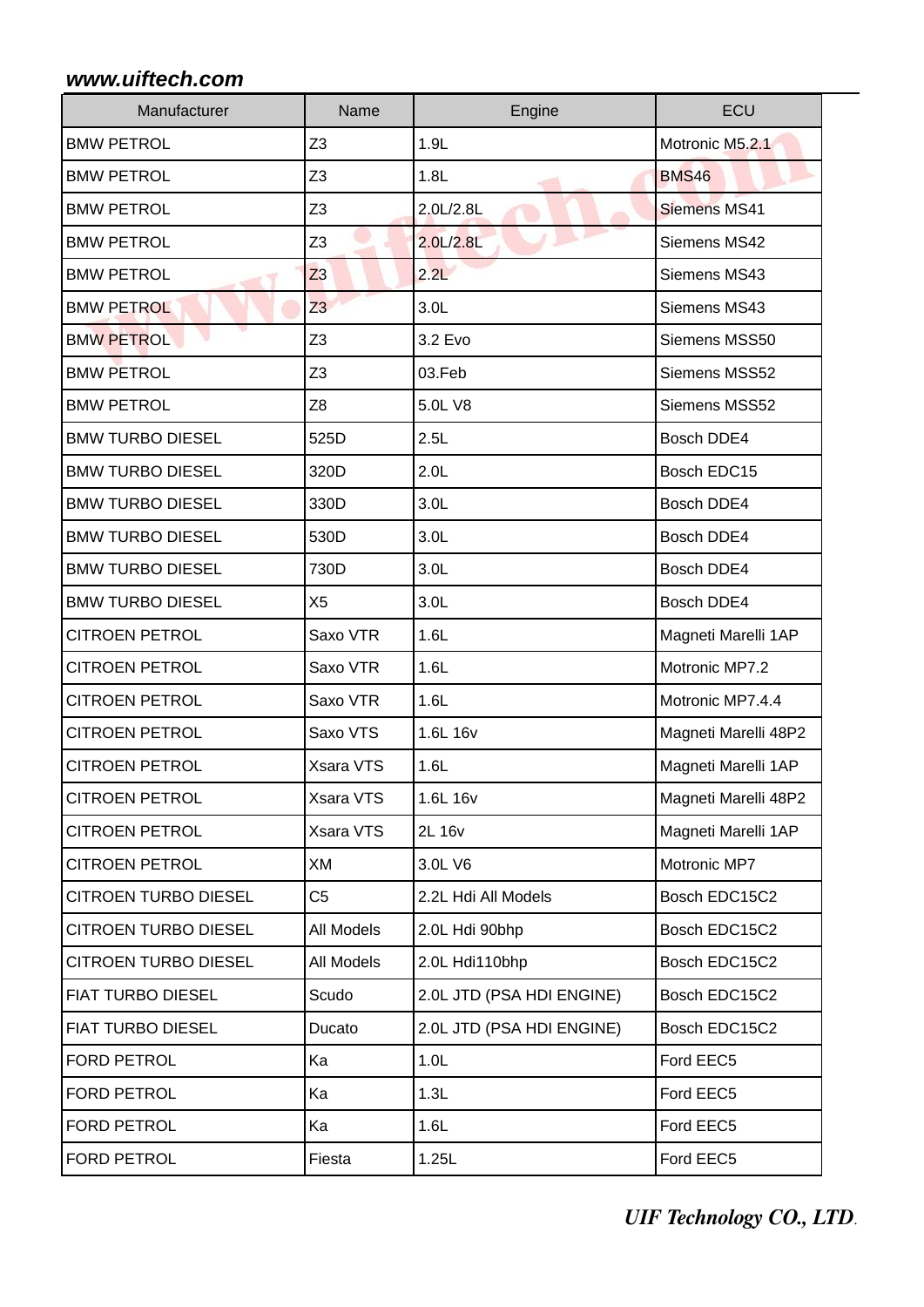| Manufacturer                   | Name           | Engine                | ECU       |
|--------------------------------|----------------|-----------------------|-----------|
| <b>FORD PETROL</b>             | Fiesta         | 1.3L                  | Ford EEC5 |
| FORD PETROL                    | Fiesta         | 1.4L                  | Ford EEC5 |
| <b>FORD PETROL</b>             | Fiesta         | 1.6L                  | Ford EEC5 |
| <b>FORD PETROL</b>             | Puma           | 1.4L                  | Ford EEC5 |
| <b>FORD PETROL</b>             | Puma           | 1.6L                  | Ford EEC5 |
| <b>FORD PETROL</b>             | Puma           | 1.7L                  | Ford EEC5 |
| <b>FORD PETROL</b>             | Focus          | 1.4L                  | Ford EEC5 |
| <b>FORD PETROL</b>             | Focus          | 1.6L                  | Ford EEC5 |
| <b>FORD PETROL</b>             | Focus          | 1.81                  | Ford EEC5 |
| <b>FORD PETROL</b>             | Focus          | 2.0L                  | Ford EEC5 |
| <b>FORD PETROL</b>             | Mondeo         | 1.6L                  | Ford EEC5 |
| <b>FORD PETROL</b>             | Mondeo         | 1.8L                  | Ford EEC5 |
| <b>FORD PETROL</b>             | Mondeo         | 2.0 <sub>L</sub>      | Ford EEC5 |
| <b>FORD PETROL</b>             | Mondeo         | 2.5L V6               | Ford EEC5 |
| <b>FORD PETROL</b>             | Cougar         | 2.0 <sub>L</sub>      | Ford EEC5 |
| <b>FORD PETROL</b>             | Cougar         | 2.5L V6               | Ford EEC5 |
| <b>FORD PETROL</b>             | Galaxy         | 2.0 <sub>L</sub>      | Ford EEC5 |
| <b>FORD PETROL</b>             | Galaxy         | 2.3L                  | Ford EEC5 |
| <b>FORD PETROL</b>             | <b>Transit</b> | 2.0 <sub>L</sub>      | Ford EEC5 |
| <b>FORD PETROL</b>             | <b>Transit</b> | 2.3L                  | Ford EEC5 |
| FORD TURBO DIESEL              | Fiesta         | 1.8L TDI (ENDURA DI)  | Ford EEC5 |
| FORD TURBO DIESEL              | Focus          | TDCi 115bhp           | Ford EEC5 |
| FORD TURBO DIESEL              | Focus          | 1.8L TDI (ENDURA DI)  | Ford EEC5 |
| FORD TURBO DIESEL              | Mondeo         | TDCi 130bhp           | Ford EEC5 |
| FORD TURBO DIESEL              | Mondeo         | 2.0L Di (DURATORQ Di) | Ford EEC5 |
| FORD TURBO DIESEL              | Transit        | 2.0L Di (DURATORQ Di) | Ford EEC5 |
| FORD TURBO DIESEL              | Transit        | 2.4L Di (DURATORQ Di) | Ford EEC5 |
| FORD TURBO DIESEL              | Transit        | Connect T200          | Ford EEC5 |
| FORD TURBO                     | Focus RS       | 2.0L TURBO            | Ford EEC5 |
| <b>LAND ROVER PETROL</b>       | Range Rover    | 4.4L V8 (yr 2002 on)  | Bosch ME7 |
| <b>LAND ROVER TURBO DIESEL</b> | Range Rover    | <b>TD6 3.0L TD</b>    | Bosch DDE |
| LAND ROVER TURBO DIESEL        | Freelander     | TD4                   | Bosch DDE |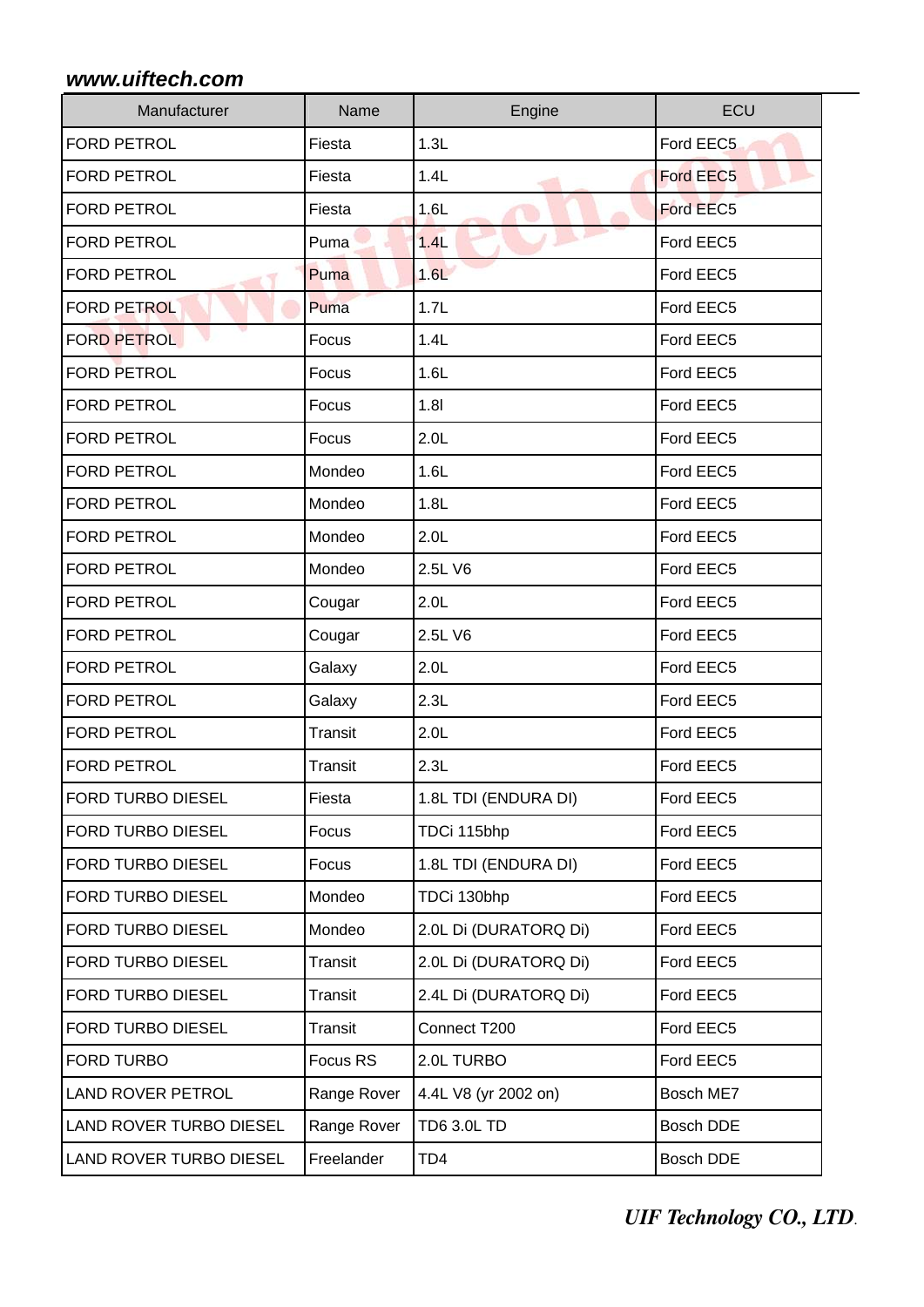| Manufacturer                   | Name      | Engine                     | ECU               |
|--------------------------------|-----------|----------------------------|-------------------|
| LAND ROVER TURBO DIESEL        | Defender  | TD <sub>5</sub>            | <b>MEMS NNN</b>   |
| <b>LAND ROVER TURBO DIESEL</b> | Discovery | TD <sub>5</sub>            | <b>MEMS NNN</b>   |
| <b>MG - ROVER PETROL</b>       | ZR        | 1.4L 105bhp                | <b>MEMS3</b>      |
| <b>MG - ROVER PETROL</b>       | ZR        | 1.8L 120bhp                | MEMS <sub>3</sub> |
| <b>MG - ROVER PETROL</b>       | <b>ZR</b> | 1.8L VVC160bhp             | MEMS <sub>3</sub> |
| <b>MG - ROVER PETROL</b>       | <b>ZS</b> | 1.8L 120bhp                | MEMS <sub>3</sub> |
| <b>MG - ROVER PETROL</b>       | <b>ZS</b> | 2.5L V6 180bhp             | <b>EMS 2000</b>   |
| <b>MG - ROVER PETROL</b>       | ZT        | 2.5 V6 160 bhp             | <b>EMS 2000</b>   |
| <b>MG - ROVER PETROL</b>       | <b>ZT</b> | 2.5 V6 180 bhp             | <b>EMS 2000</b>   |
| <b>MG - ROVER PETROL</b>       | <b>ZT</b> | 2.5 V6 190 bhp             | <b>EMS 2000</b>   |
| <b>MG - ROVER PETROL</b>       | <b>TF</b> | 1.6L 115bhp                | MEMS <sub>3</sub> |
| <b>MG - ROVER PETROL</b>       | <b>TF</b> | 1.8L 120bhp                | MEMS <sub>3</sub> |
| <b>MG - ROVER PETROL</b>       | <b>TF</b> | 1.8L VVC 160bhp            | MEMS <sub>3</sub> |
| MG - ROVER TURBO DIESEL        | <b>ZR</b> | 2.0L TDi 100bhp            | <b>Bosch DDE</b>  |
| MG - ROVER TURBO DIESEL        | <b>ZS</b> | 2.0L TDi 100bhp            | <b>Bosch DDE</b>  |
| MG - ROVER TURBO DIESEL        | ZT        | 2.0L CDT 115bhp            | <b>Bosch DDE</b>  |
| <b>MINI PETROL</b>             | One       | 1.6 (Phase One Conversion) | Siemens           |
| <b>MINI PETROL</b>             | One       | 1.6 (Phase Two Conversion) | Siemens           |
| <b>MINI PETROL</b>             | Cooper    | 1.6L                       | Siemens           |
| <b>MINI PETROL</b>             | Cooper S  | 1.6L                       | Siemens           |
| <b>MERCEDES PETROL</b>         | C180      | 2L 4cyl Coupé              | <b>Siemens</b>    |
| <b>MERCEDES PETROL</b>         | C Class   | 240                        | Bosch 2.7/2.8     |
| <b>MERCEDES PETROL</b>         | C Class   | 280                        | Bosch 2.7/2.8     |
| <b>MERCEDES PETROL</b>         | C Class   | 320                        | Bosch 2.7/2.8     |
| <b>MERCEDES PETROL</b>         | E Class   | 240                        | Bosch 2.7/2.8     |
| <b>MERCEDES PETROL</b>         | E Class   | 280                        | Bosch 2.7/2.8     |
| <b>MERCEDES PETROL</b>         | E Class   | 320                        | Bosch 2.7/2.8     |
| <b>MERCEDES PETROL</b>         | E Class   | 430                        | Bosch 2.7/2.8     |
| <b>MERCEDES PETROL</b>         | E Class   | 500                        | Bosch 2.7/2.8     |
| <b>MERCEDES PETROL</b>         | S Class   | 280                        | Bosch 2.7/2.8     |
| <b>MERCEDES PETROL</b>         | S Class   | 320                        | Bosch 2.7/2.8     |
| <b>MERCEDES PETROL</b>         | S Class   | 430                        | Bosch 2.7/2.8     |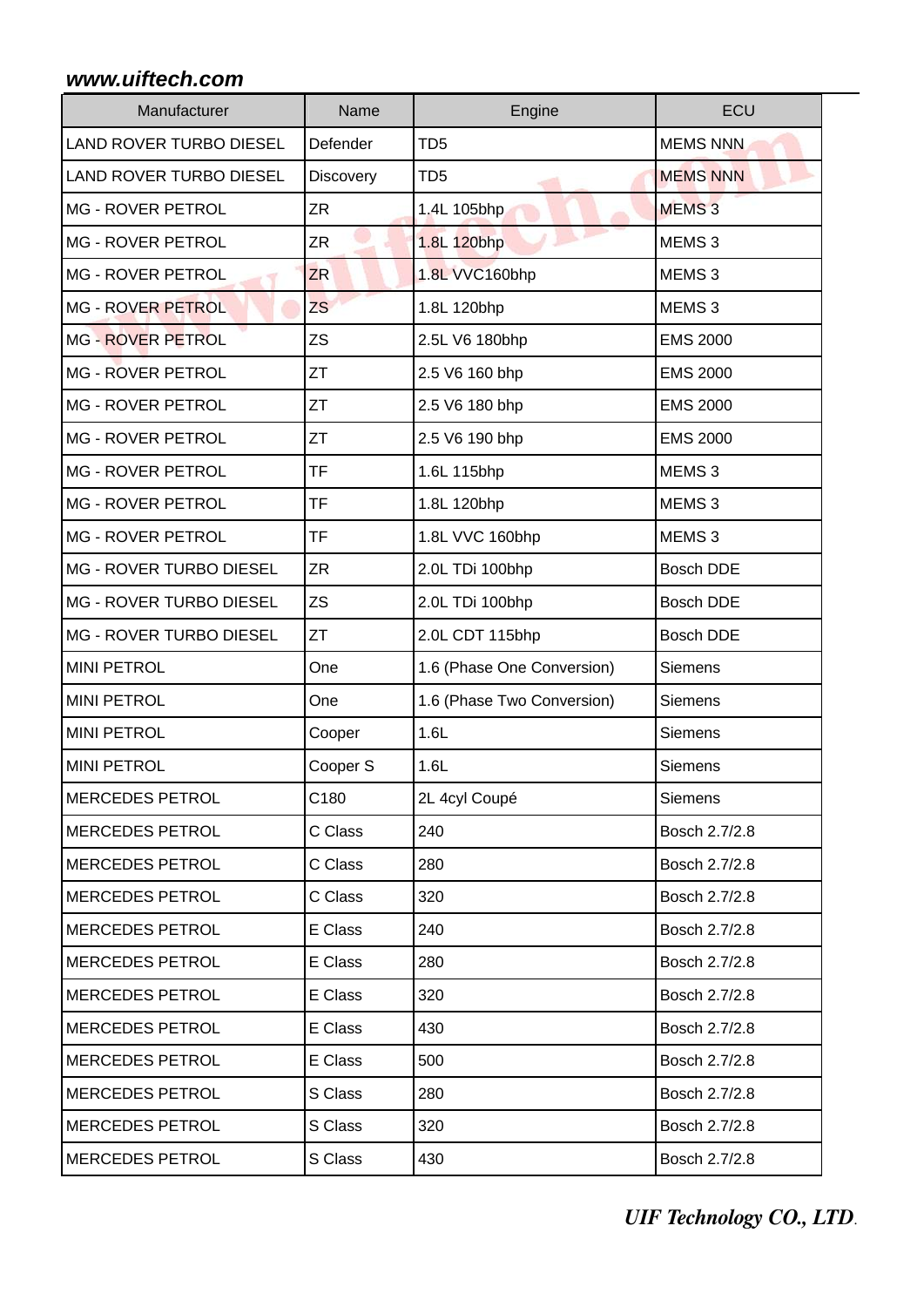| Manufacturer                 | Name           | Engine                      | ECU                  |
|------------------------------|----------------|-----------------------------|----------------------|
| <b>MERCEDES PETROL</b>       | S Class        | 500                         | Bosch 2.7/2.8        |
| <b>MERCEDES PETROL</b>       | S Class        | 600                         | <b>Bosch 2.7.1</b>   |
| <b>MERCEDES PETROL</b>       | V Class        | 230                         | <b>Bosch 2.7/2.8</b> |
| <b>MERCEDES PETROL</b>       | V Class        | 280                         | Bosch 2.7/2.8        |
| MERCEDES TURBO DIESEL        | <b>A Class</b> | <b>170 CDI</b>              | Bosch EDC15C5        |
| MERCEDES TURBO DIESEL        | C Class        | 200 CDI                     | Bosch EDC15C5        |
| <b>MERCEDES TURBO DIESEL</b> | C Class        | <b>220 CDI</b>              | Bosch EDC15C5        |
| <b>MERCEDES TURBO DIESEL</b> | C Class        | <b>270 CDI</b>              | Bosch EDC15C5        |
| <b>MERCEDES TURBO DIESEL</b> | E Class        | <b>220 CDI</b>              | Bosch EDC15C5        |
| <b>MERCEDES TURBO DIESEL</b> | E Class        | <b>270 CDI</b>              | Bosch EDC15C5        |
| <b>MERCEDES TURBO DIESEL</b> | E Class        | 320 CDI                     | Bosch EDC15C5        |
| <b>MERCEDES TURBO DIESEL</b> | M Class        | <b>270 CDI</b>              | Bosch EDC15C5        |
| <b>MERCEDES TURBO DIESEL</b> | S Class        | 320 CDI                     | Bosch EDC15C5        |
| <b>MERCEDES TURBO DIESEL</b> | V Class        | <b>220 CDI</b>              | Bosch EDC15C5        |
| <b>MERCEDES TURBO DIESEL</b> | Vito           | All CDI models              | Bosch EDC15C5        |
| MERCEDES TURBO DIESEL        | Sprinter       | All CDI models              | Bosch EDC15C5        |
| <b>PEUGEOT PETROL</b>        | 106            | 1.1L Without Immob. Keypad  | Motronic M7.4.4      |
| PEUGEOT PETROL               | 106            | 1.4L Without Immob. Keypad  | Magneti Marelli 1AP  |
| <b>PEUGEOT PETROL</b>        | 106 GTI        | Without Immobiliser Keypad  | Magneti Marelli 1AP  |
| <b>PEUGEOT PETROL</b>        | 206            | 1.4L Without Immob. Keypad  | Magneti Marelli 1AP  |
| <b>PEUGEOT PETROL</b>        | 206            | XS Without Immob. Keypad    | Motronic MP7.2       |
| <b>PEUGEOT PETROL</b>        | 206            | GLX Without Immob. Keypad   | Motronic MP7.2       |
| <b>PEUGEOT PETROL</b>        | 206            | 2.0L 16V                    | Magneti Marelli 48P2 |
| <b>PEUGEOT PETROL</b>        | 206            | <b>GT/GTI All Models</b>    | 96 371386 80         |
| <b>PEUGEOT PETROL</b>        | 206            | <b>GT/GTI All Models</b>    | 96 382538 80         |
| <b>PEUGEOT PETROL</b>        | 306            | 1.4L Without Immob. Keypad  | Magneti Marelli 1AP  |
| <b>PEUGEOT PETROL</b>        | 306            | GTI 6 Without Immob. Keypad | Magneti Marelli 1AP  |
| <b>PEUGEOT PETROL</b>        | 306            | Rallye W/out Immob. Keypad  | Magneti Marelli 1AP  |
| <b>PEUGEOT PETROL</b>        | 307            | 2.0L 16V                    | Magneti Marelli 48P2 |
| <b>PEUGEOT PETROL</b>        | 406            | 2.0L 16V                    | Magneti Marelli 48P2 |
| <b>PEUGEOT PETROL</b>        | 406            | 3.0L V6                     | Motronic MP7.0       |
| PEUGEOT TURBO DIESEL         | All Models     | 2.0L Hdi 90/110bhp          | Bosch EDC15C2        |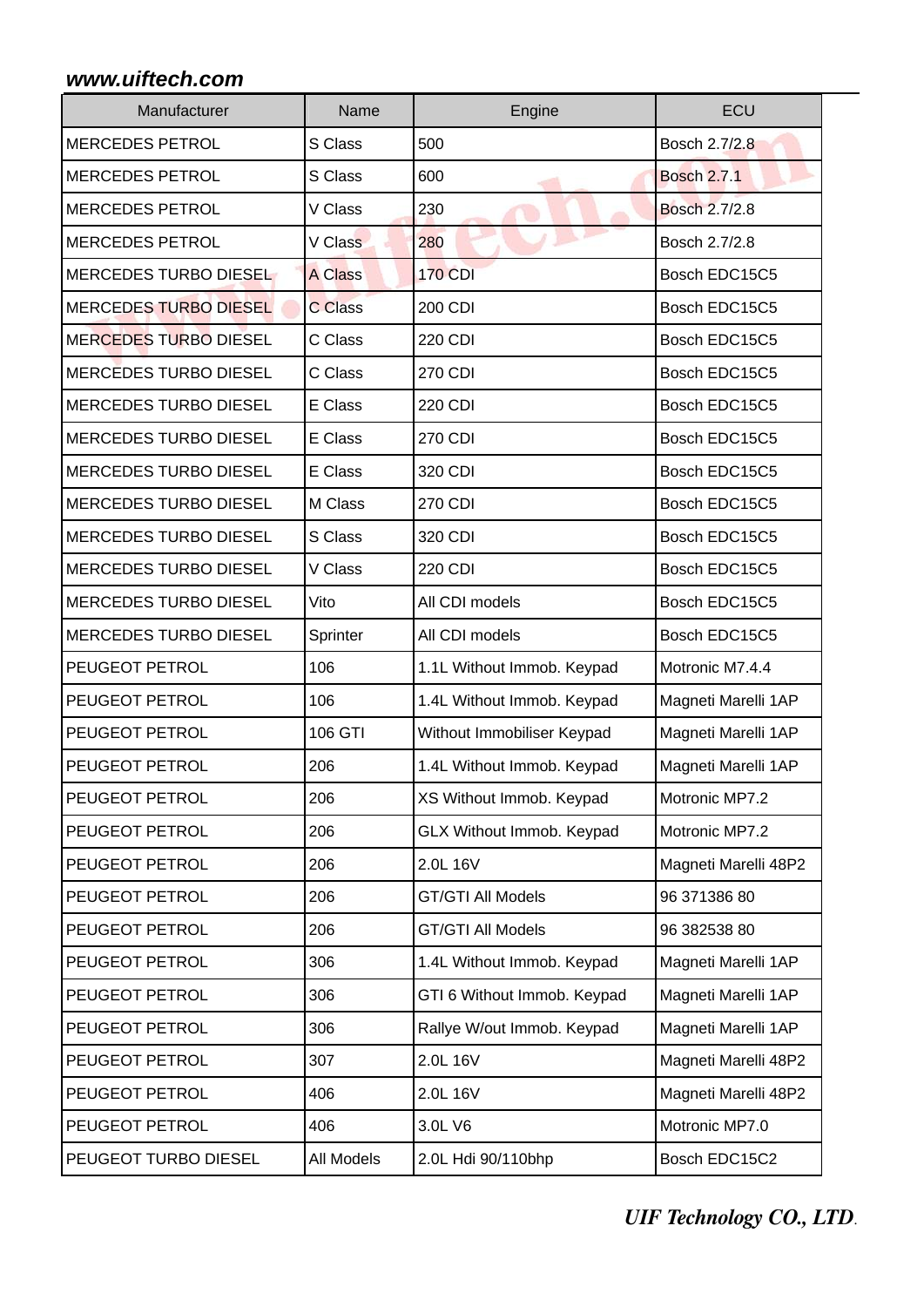| Manufacturer                | Name        | Engine                   | ECU                      |
|-----------------------------|-------------|--------------------------|--------------------------|
| PEUGEOT TURBO DIESEL        | 307         | 2.0L Hdi                 | Siemens SID 881          |
| PEUGEOT TURBO DIESEL        | 406         | 2.2L Hdi                 | Bosch EDC15C2            |
| <b>PEUGEOT TURBO DIESEL</b> | 607         | 2.2L Hdi                 | Bosch EDC15C2            |
| <b>RENAULT PETROL</b>       | Clio        | 1.4L 16V                 | <b>Siemens Sirius 32</b> |
| <b>RENAULT PETROL</b>       | Clio        | 1.6L 16V                 | <b>Siemens Sirius 32</b> |
| <b>RENAULT PETROL</b>       | <b>Clio</b> | 2.0L 16V                 | Siemens Sirius 32        |
| <b>RENAULT PETROL</b>       | Clio        | V6 Sport                 | Bosch 7.4.4              |
| <b>RENAULT PETROL</b>       | Megane      | 1.4L 16V                 | <b>Siemens Sirius 32</b> |
| <b>RENAULT PETROL</b>       | Megane      | 1.6L 16V                 | <b>Siemens Sirius 32</b> |
| <b>RENAULT PETROL</b>       | Megane      | 2.0L 16V                 | Siemens Sirius 32        |
| <b>RENAULT PETROL</b>       | Scenic      | 1.4L 16V                 | <b>Siemens Sirius 32</b> |
| <b>RENAULT PETROL</b>       | Scenic      | 1.6L 16V                 | <b>Siemens Sirius 32</b> |
| <b>RENAULT PETROL</b>       | Scenic      | 2.0L 16V                 | Siemens Sirius 32        |
| <b>RENAULT TURBO DIESEL</b> | Clio        | 1.5L Dci 65bhp           | Sagem                    |
| <b>RENAULT TURBO DIESEL</b> | Clio        | 1.5L Dci 80bhp           | Sagem                    |
| <b>RENAULT TURBO DIESEL</b> | Espace      | 2.2L Dci 120bhp          | Bosch EDC15              |
| <b>RENAULT TURBO DIESEL</b> | Laguna      | 1.9L Dci 100bhp          | Bosch EDC15              |
| <b>RENAULT TURBO DIESEL</b> | Laguna      | 1.9L Dci 120bhp          | Bosch EDC15              |
| <b>RENAULT TURBO DIESEL</b> | Megane      | 1.9L Dci                 | Bosch EDC15              |
| <b>RENAULT TURBO DIESEL</b> | Scenic      | 1.9L Dci                 | Bosch EDC15              |
| <b>ROVER PETROL</b>         | 25          | 1.4L 84bhp               | MEMS3                    |
| <b>ROVER PETROL</b>         | 25          | 1.6l 109bhp              | MEMS3                    |
| <b>ROVER PETROL</b>         | 45          | 1.6l 109bhp              | MEMS3                    |
| <b>ROVER PETROL</b>         | 45          | 1.8L                     | MEMS3                    |
| <b>ROVER PETROL</b>         | 45          | 2.0L V6                  | <b>EMS2000</b>           |
| <b>ROVER PETROL</b>         | 75          | 1.8L                     | MEMS3                    |
| <b>ROVER PETROL</b>         | 75          | 2.0L V6                  | <b>EMS2000</b>           |
| <b>ROVER PETROL</b>         | 75          | 2.5L V6 180bhp           | <b>EMS2000</b>           |
| <b>ROVER TURBO DIESEL</b>   | 25          | 2.0L TD 100bhp           | Bosch DDE                |
| <b>ROVER TURBO DIESEL</b>   | 45          | 2.0L TD 100bhp           | Bosch DDE                |
| <b>ROVER TURBO DIESEL</b>   | 75          | 2.0L CDT                 | Bosch DDE                |
| <b>SAAB TURBO</b>           | 93          | 2.0L 150bhp (yr 2001 on) | Saab Trionic 7           |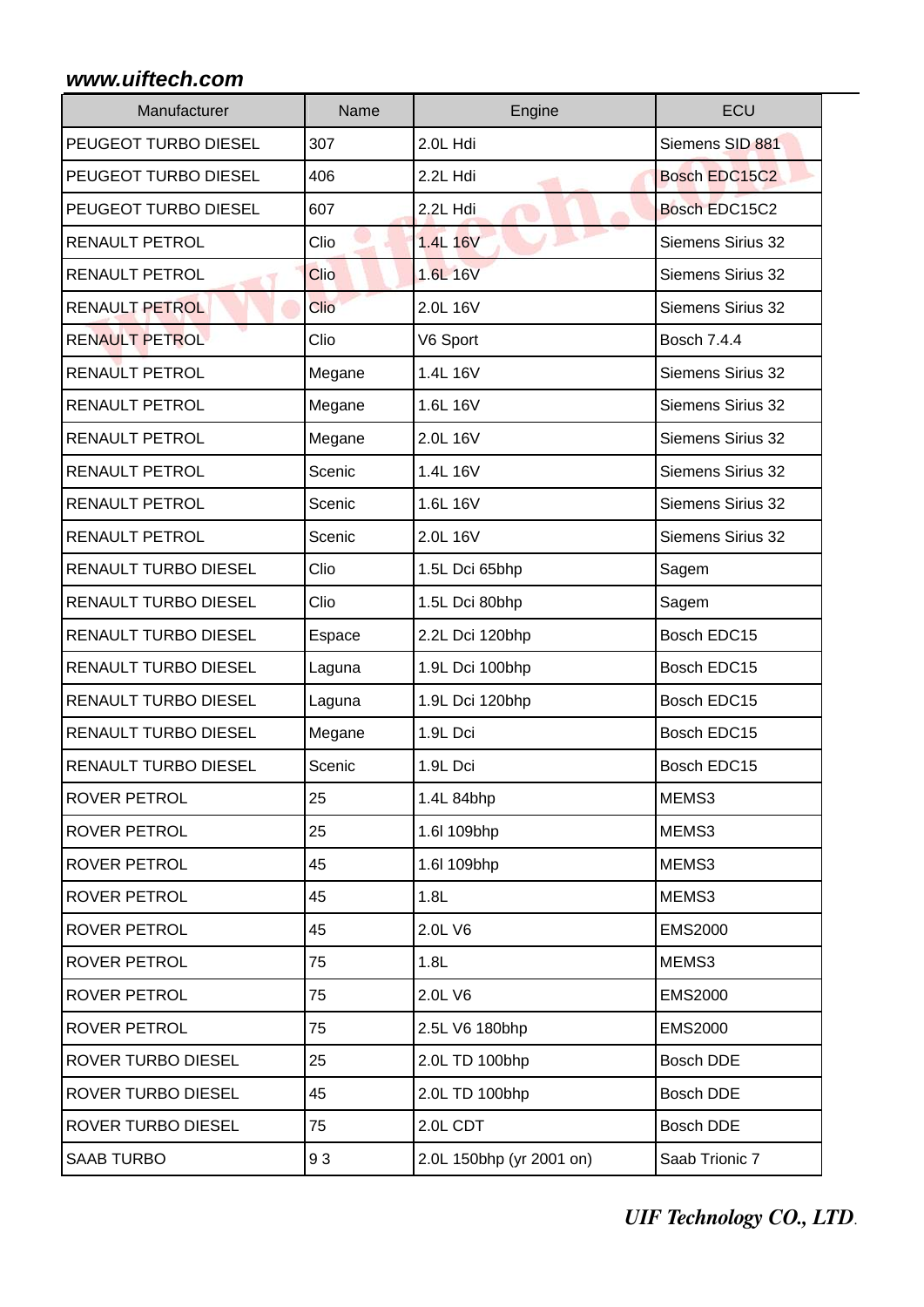| Manufacturer              | Name        | Engine                    | ECU                   |
|---------------------------|-------------|---------------------------|-----------------------|
| <b>SAAB TURBO</b>         | 93          | 2.0L 185bhp (yr 2001 on)  | Saab Trionic 7        |
| <b>SAAB TURBO</b>         | 93          | 2.0L 205bhp (yr 2001 on)  | <b>Saab Trionic 7</b> |
| <b>SAAB TURBO</b>         | 93          | 2.0L 230bhp (yr 2001 on)  | Saab Trionic 7        |
| <b>SAAB TURBO</b>         | 95          | 2.0L 150bhp (1998 - 2001) | Saab Trionic 7        |
| <b>SAAB TURBO</b>         | 95          | 2.3L 170bhp (yr 1998 on)  | Saab Trionic 7        |
| <b>SAAB TURBO</b>         | 95          | 2.3L 230bhp (yr 1998 on)  | Saab Trionic 7        |
| <b>SEAT TURBO DIESEL</b>  | Ibiza       | 1.9L 100PD                | Bosch EDC15           |
| <b>SEAT TURBO DIESEL</b>  | Ibiza       | 1.9L 130PD                | Bosch EDC15           |
| <b>SEAT TURBO DIESEL</b>  | Leon        | 1.9L 110TD                | Bosch EDC15           |
| <b>SEAT TURBO PETROL</b>  | * (see end) | 1.8T (150/163/180bhp)     | Bosch ME7             |
| <b>SEAT TURBO PETROL</b>  | Leon        | 1.8T (180/210bhp)         | Bosch ME7             |
| <b>SKODA TURBO PETROL</b> | * (see end) | 1.8T (150/180bhp)         | Bosch ME7             |
| <b>SKODA TURBO DIESEL</b> | Fabia       | 1.9L 100PD                | Bosch EDC15           |
| <b>SKODA TURBO DIESEL</b> | Octavia     | 1.9L 110TD                | Bosch EDC15           |
| <b>OPEL PETROL</b>        | Corsa       | 1.0 <sub>L</sub>          | <b>Bosch</b>          |
| <b>OPEL PETROL</b>        | Corsa       | 1.2L 16V                  | <b>Bosch</b>          |
| <b>OPEL PETROL</b>        | Corsa       | 1.4L                      | Delco                 |
| <b>OPEL PETROL</b>        | Corsa       | 1.6L                      | Delco                 |
| <b>OPEL PETROL</b>        | Corsa       | 1.8L                      | Delco                 |
| <b>OPEL PETROL</b>        | Corsa       | 1.4L X14SZ                | Delco                 |
| <b>OPEL PETROL</b>        | Corsa       | 1.4L X14XE                | Delco                 |
| <b>OPEL PETROL</b>        | Corsa       | 1.6L X16SZR               | Delco                 |
| <b>OPEL PETROL</b>        | Corsa       | 1.6 X16XE                 | Delco                 |
| <b>OPEL PETROL</b>        | Corsa       | 1.6 X16XEL                | Delco                 |
| <b>OPEL PETROL</b>        | Corsa       | 1.8 X18XE                 | <b>Siemens</b>        |
| <b>OPEL PETROL</b>        | Astra       | 1.4L X14SZ                | Delco                 |
| <b>OPEL PETROL</b>        | Astra       | 1.4L X14XE                | Delco                 |
| <b>OPEL PETROL</b>        | Astra       | 1.6L X16SZR               | Delco                 |
| <b>OPEL PETROL</b>        | Astra       | 1.6 X16XE                 | Delco                 |
| OPEL PETROL               | Astra       | 1.6 X16XEL                | Delco                 |
| <b>OPEL PETROL</b>        | Astra       | 1.8 X18XE                 | <b>Siemens</b>        |
| <b>OPEL PETROL</b>        | Astra       | 2.0L X20XEV               | Siemens               |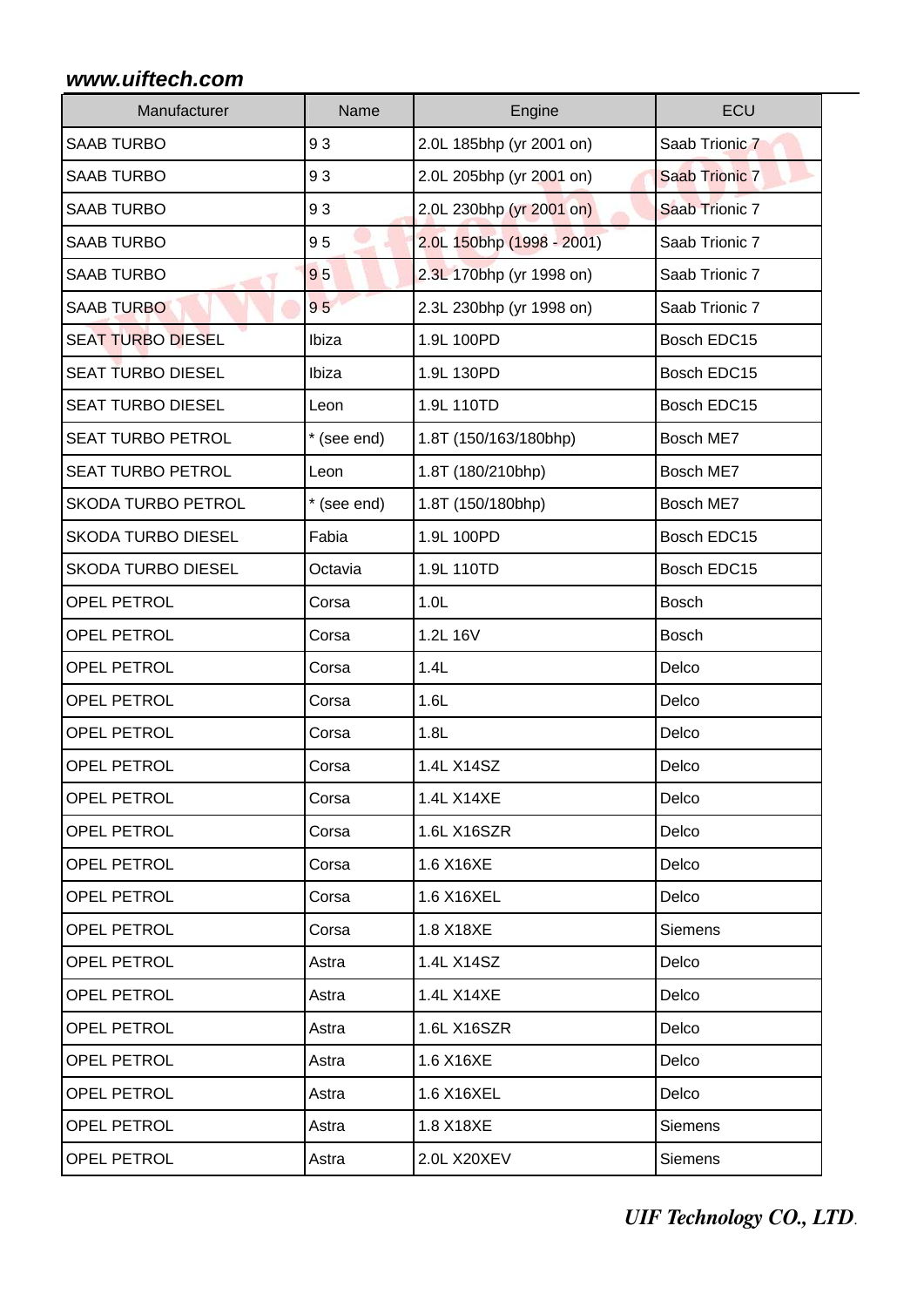| Manufacturer           | Name         | Engine            | ECU             |
|------------------------|--------------|-------------------|-----------------|
| <b>OPEL PETROL</b>     | Astra        | 2.2L Sri (147bhp) | Delco GM PT     |
| <b>OPEL PETROL</b>     | Vectra       | 2.0L X20XEV       | <b>Siemens</b>  |
| <b>OPEL PETROL</b>     | Vectra       | 2.5L X25XE        | Motronic M2.8.3 |
| <b>OPEL PETROL</b>     | Vectra       | <b>2.6L Y26XE</b> | <b>Bosch</b>    |
| <b>OPEL PETROL</b>     | Vectra       | 2.2L Sri          | Delco           |
| <b>OPEL PETROL</b>     | Omega        | 2.0L X20XEV       | Siemens         |
| <b>OPEL PETROL</b>     | Omega        | 2.5L X25XE        | Motronic M2.8.3 |
| <b>OPEL PETROL</b>     | <b>VX220</b> | 2.2L Sri (147bhp) | Delco GM PT     |
| <b>OPEL PETROL</b>     | Zafira       | 1.6 X16XE         | Delco           |
| <b>OPEL PETROL</b>     | Zafira       | 1.6 X16XEL        | Delco           |
| <b>OPEL PETROL</b>     | Zafira       | 1.8 X18XE         | Siemens         |
| <b>OPEL PETROL</b>     | Zafira       | 2.0L X20XEV       | <b>Siemens</b>  |
| <b>OPEL TURBO</b>      | Astra        | 2.0L Turbo        | Bosch ME1.5.5   |
| <b>OPEL TURBO</b>      | Zafira       | 2.0L Turbo        | Bosch ME1.5.5   |
| OPEL TURBO DIESEL      | Corsa        | 1.7L Dti (Y17DT)  | <b>Bosch</b>    |
| OPEL TURBO DIESEL      | Astra        | 1.7L Dti (Y17DT)  | Delco           |
| OPEL TURBO DIESEL      | Astra        | 2.0L Dti (Y17DT)  | <b>Bosch</b>    |
| OPEL TURBO DIESEL      | Vectra       | 2.0L Dti (Y17DT)  | <b>Bosch</b>    |
| OPEL TURBO DIESEL      | Vectra       | 2.2L DTI (Y22DT)  | Bosch EDC15     |
| <b>VW TURBO PETROL</b> | Bora         | 1.8T (150bhp)     | Bosch ME7       |
| <b>VW TURBO PETROL</b> | Golf         | 1.8T (150/180bhp) | Bosch ME7       |
| <b>VW TURBO PETROL</b> | Sharan       | 1.8T (150bhp)     | Bosch ME7       |
| <b>VW TURBO PETROL</b> | * (see end)  | 1.8T (150/180bhp) | Bosch ME7       |
| <b>VW TURBO DIESEL</b> | Bora         | 1.9L 100PD        | Bosch EDC15     |
| <b>VW TURBO DIESEL</b> | Bora         | 1.9L 130PD        | Bosch EDC15     |
| <b>VW TURBO DIESEL</b> | Bora         | 1.9L 150PD        | Bosch EDC15     |
| <b>VW TURBO DIESEL</b> | Golf         | 1.9L 100PD        | Bosch EDC15     |
| <b>VW TURBO DIESEL</b> | Golf         | 1.9L 130PD        | Bosch EDC15     |
| <b>VW TURBO DIESEL</b> | Golf         | 1.9L 150PD        | Bosch EDC15     |
| <b>VW TURBO DIESEL</b> | Polo         | 1.4L75PD          | Bosch EDC15     |
| <b>VW TURBO DIESEL</b> | Polo         | 1.9L 100PD        | Bosch EDC15     |
| <b>VW TURBO DIESEL</b> | Sharan       | 1.9 115PD         | Bosch EDC15     |